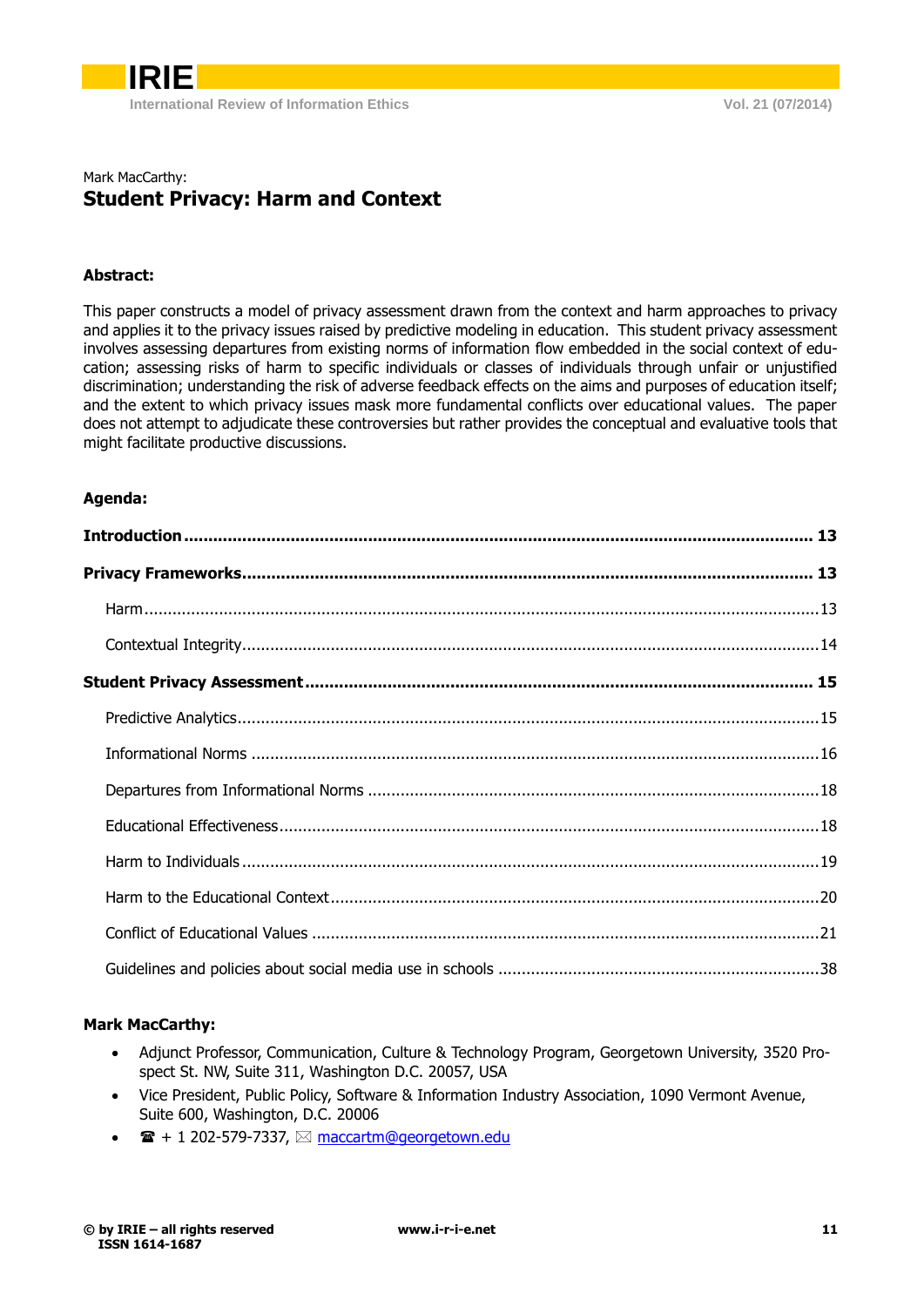

- Relevant publication:
- Mark MacCarthy ["New Directions in Privacy: Disclosure, Unfairness and Externalities.](http://explore.georgetown.edu/publications/index.cfm?Action=View&DocumentID=66520)" I/S: A Journal of Law and Policy for the Information Society 6.3 (2011) pp. 425-512.

Author's note: The views expressed in this article are those of the author and not necessarily those of Georgetown University, SIIA, or any of its member companies. I thank Robert Gellman, Elana Zeide, and Mary Culnan for their helpful comments on an earlier draft of this paper.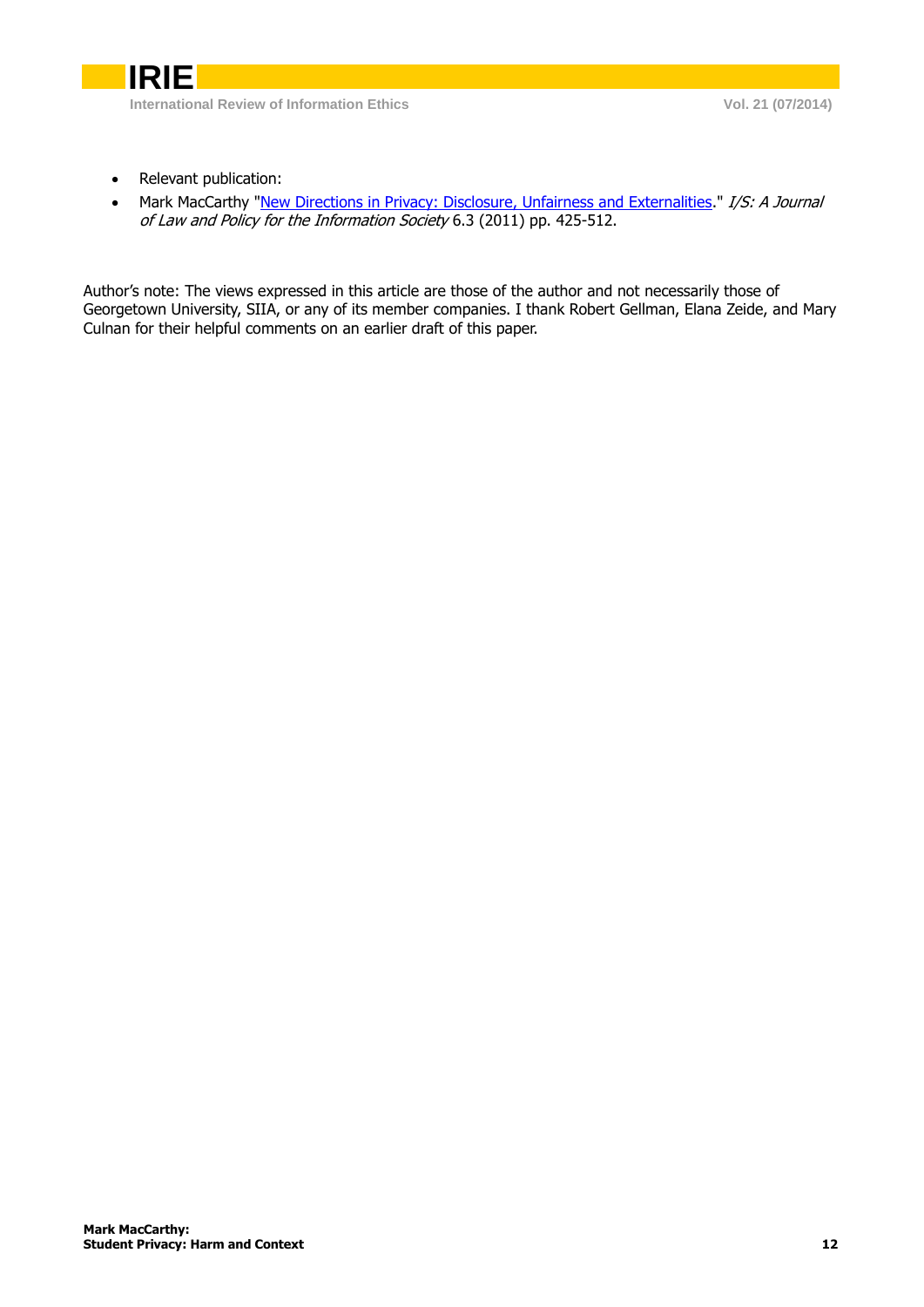# <span id="page-2-0"></span>**Introduction**

Recent controversies over increased collection and analysis of student information to improve learning have highlighted concerns about student privacy. This paper looks at these student privacy controversies through the lens of a privacy assessment model drawn from the theory of contextual integrity and the harm framework.

Education is on the verge of dramatic changes in the collection, flow and use of student information made possible by vast improvements in data aggregation, storage capacity and processing tools. Predictive analytics from adaptive learning software can individualize and personalize learning. A combination of demographic and student-learning data can predict which students might fail in a class or drop out of school entirely.

The harm approach would be to use those techniques that seem to cause little real harm and have the potential for substantial improvements in student learning. It seeks to protect individuals from tangible harm associated with information collection and use and treats an information practice as legitimate absent a showing of such harm. It would counsel caution when the use of predictive modeling in education could unfairly affect a student's life chances or involves invidious discrimination that reproduces the prejudices of the past in a new technological form.

In contrast, the theory of contextual integrity counsels caution about transgressive changes that violate intuitive context-relative norms governing information flows. Predictive analytics in education would be suspect to the extent that they depart from informational norms that limit student data collection, restrict student data use to educational purposes and require parental consent and access to records.

A blended framework for student privacy treats both contextual violations and the risk of harm as normatively relevant. It also draws attention to feedback effects that can indirectly threaten educational objectives and the extent to which privacy acts as a proxy for deeper conflicts about the proper goals of education itself.

# <span id="page-2-2"></span><span id="page-2-1"></span>**Privacy Frameworks**

# **Harm**

-

In this approach, privacy policy aims to prevent harm to individuals and classes of individuals. Posner<sup>27</sup> provided an important impetus for this style of thinking with an economic analysis of privacy. Cate <sup>28</sup> distinguishes harmful uses like fraud, which should be prohibited, from harmless uses, which should not be regulated. Privacy rules like consent should be reserved for middle ground cases where the use imposes tangible damage to persons or property. Beales and Muris <sup>29</sup> focus on possible adverse consequences for the consumer and assess the relevant tradeoffs between benefits and costs of information use. MacCarthy<sup>30</sup> divides information uses into those that are so likely to be socially harmful that they must be prohibited or be subject to opt-in permission

<sup>&</sup>lt;sup>27</sup> Richard Posner, The Right of Privacy, 12 Georgia Law Review 393 (1978) pp.393 - 404 available at [http://digitalcom](http://digitalcommons.law.uga.edu/cgi/viewcontent.cgi?article=1021&context=lectures_pre_arch_lectures_sibley)[mons.law.uga.edu/cgi/viewcontent.cgi?article=1021&context=lectures\\_pre\\_arch\\_lectures\\_sibley](http://digitalcommons.law.uga.edu/cgi/viewcontent.cgi?article=1021&context=lectures_pre_arch_lectures_sibley)

<sup>&</sup>lt;sup>28</sup> Fred Cate, Failure of Fair Information Practice Principles, Chapter 13 in Winn, J.K. (Eds), Consumer Protection in the Age of the Information Economy, 2006, pp. 369-375, available at [http://www.hunton.com/files/Publication/4100e953-8ce7-47f8-bd91-](http://www.hunton.com/files/Publication/4100e953-8ce7-47f8-bd91-2338a896a138/Presentation/PublicationAttachment/cca74554-612c-41e0-934f-1372b8a6afcf/Failure_of_Fair_Information_Practice_Principles.pdf)

[<sup>2338</sup>a896a138/Presentation/PublicationAttachment/cca74554-612c-41e0-934f-1372b8a6afcf/Failure\\_of\\_Fair\\_Information\\_Practice\\_Princi](http://www.hunton.com/files/Publication/4100e953-8ce7-47f8-bd91-2338a896a138/Presentation/PublicationAttachment/cca74554-612c-41e0-934f-1372b8a6afcf/Failure_of_Fair_Information_Practice_Principles.pdf)[ples.pdf](http://www.hunton.com/files/Publication/4100e953-8ce7-47f8-bd91-2338a896a138/Presentation/PublicationAttachment/cca74554-612c-41e0-934f-1372b8a6afcf/Failure_of_Fair_Information_Practice_Principles.pdf)

<sup>&</sup>lt;sup>29</sup> J. Howard Beales, III & Timothy J. Muris, Choice or Consequences: Protecting Privacy in Commercial Information 75 U. Chi. L. Rev. 109 2008

<sup>&</sup>lt;sup>30</sup> Mark MacCarthy. "New Directions in Privacy: [Disclosure, Unfairness and Externalities.](http://explore.georgetown.edu/publications/index.cfm?Action=View&DocumentID=66520)" I/S: A Journal of Law and Policy for the Information Society 6.3 (2011) pp. 425-512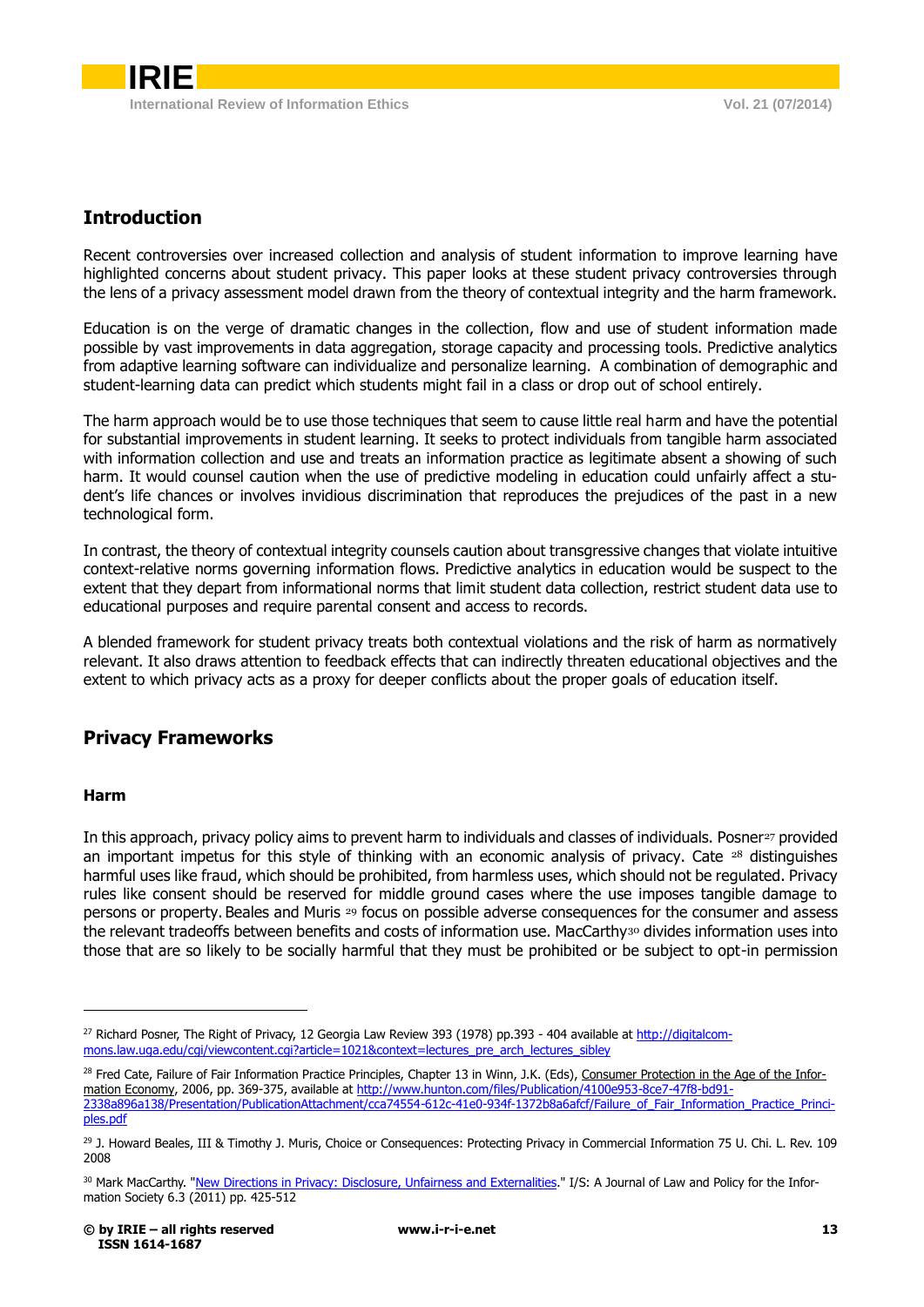

and those so socially beneficial that they must be permitted, or be subject to opt-out permission. Wittes 31 focuses on preventing specific and tangible harms to individuals.

Harm is defined in a number of statutes and regulations. The Federal Trade Commission has the authority to take action against an "unfair" practice, which "causes or is likely to cause substantial injury to consumers which is not reasonably avoidable by consumers themselves and not outweighed by countervailing benefits to consumers or to competition."<sup>32</sup> The Consumer Financial Protection Board has similar authority to prohibit unfair or abusive practices.<sup>33</sup> Both agencies have authority under Fair Credit Reporting Act to regulate the use of inaccurate, outdated or irrelevant information in the context of employment, credit granting, and insurance.<sup>34</sup>

Harm also includes invidious discrimination. Title VII of the Civil Rights Act of 1964 bars employment discrimination based on "race, color, religion, sex, or national origin."<sup>35</sup> The Equal Credit Opportunity Act makes it unlawful for any creditor to discriminate on the basis of "race, color, religion, national origin, sex or marital status, or age.<sup>"36</sup> The Fair Housing Act prohibits housing discrimination "because of race, color, religion, sex, familial status, or national origin.<sup>"37</sup> The Genetic Information Nondiscrimination Act of 2008 prohibits health insurance companies and employers from discriminating on the basis of information derived from genetic tests. $^{38}$  .

# <span id="page-3-0"></span>**Contextual Integrity**

In contrast, Nissenbaum<sup>39</sup> treats privacy as an internalized norm embedded in the daily life of people engaged in social pursuits. Privacy is a right to an appropriate flow of information, where appropriate is defined by the context in which the information is generated, disclosed and used. Privacy rules are context-based informational norms that govern the transmission of information and serve to protect the integrity of the context.

Transmission principles are often codified in statutes or vindicated by court decisions but they are not created by these legal procedures, and sometime can conflict with them. Because of this independence from the existing legal framework, informational norms can be the basis for both criticism of existing laws and the establishment of new ones.

This approach provides an intuitive and comprehensive way to think about privacy issues. It explains why improper transfers or uses of information produce outrage. People have strong reactions against privacy intrusions, not because of idiosyncratic preferences, but because privacy intrusions work against widely accepted, entrenched social norms.

The approach also contains a decision heuristic designed to assess new information flows in particular contexts.<sup>40</sup> Before recommending for or against a new practice it calls for locating applicable informational norms and significant points of departure and asking how the new practice affects the achievement of contextual ends and goals. Ascertaining informational norms involves introspection. As in the case of linguistic intuitions among

<sup>&</sup>lt;sup>31</sup> Benjamin Wittes, "Databuse: Digital Privacy and the Mosaic," Brookings Institution, April 1, 2011, available at [http://www.brook](http://www.brookings.edu/~/media/Files/rc/papers/2011/0401_databuse_wittes/0401_databuse_wittes.pdf)[ings.edu/~/media/Files/rc/papers/2011/0401\\_databuse\\_wittes/0401\\_databuse\\_wittes.pdf](http://www.brookings.edu/~/media/Files/rc/papers/2011/0401_databuse_wittes/0401_databuse_wittes.pdf)

<sup>32</sup> 15 U.S.C. 45(n) (2006)

<sup>33</sup> 12 U.S.C. §§ 5481, 5531 & 5536(a)

<sup>34</sup> 15 U.S.C. § 1681a available a[t http://www.law.cornell.edu/uscode/text/15/1681a](http://www.law.cornell.edu/uscode/text/15/1681a)

<sup>35 42</sup> U.S.C. §2000e-2 available a[t http://www.law.cornell.edu/uscode/text/42/2000e-2](http://www.law.cornell.edu/uscode/text/42/2000e-2)

<sup>36</sup> 15 U.S.C. § 1691 available a[t http://www.law.cornell.edu/uscode/text/15/1691](http://www.law.cornell.edu/uscode/text/15/1691)

<sup>37</sup> 42 U.S.C. 3604 available a[t http://www.law.cornell.edu/uscode/text/42/3604](http://www.law.cornell.edu/uscode/text/42/3604)

<sup>38</sup> Pub. L. No. 110-233, 122 Stat. 881 available at<http://www.gpo.gov/fdsys/pkg/PLAW-110publ233/pdf/PLAW-110publ233.pdf>

<sup>&</sup>lt;sup>39</sup> Helen Nissenbaum, Privacy in Context: Technology, Policy, and the Integrity of Social Life (Stanford University Press 2010).

<sup>40</sup> Nissenbaum, p. 182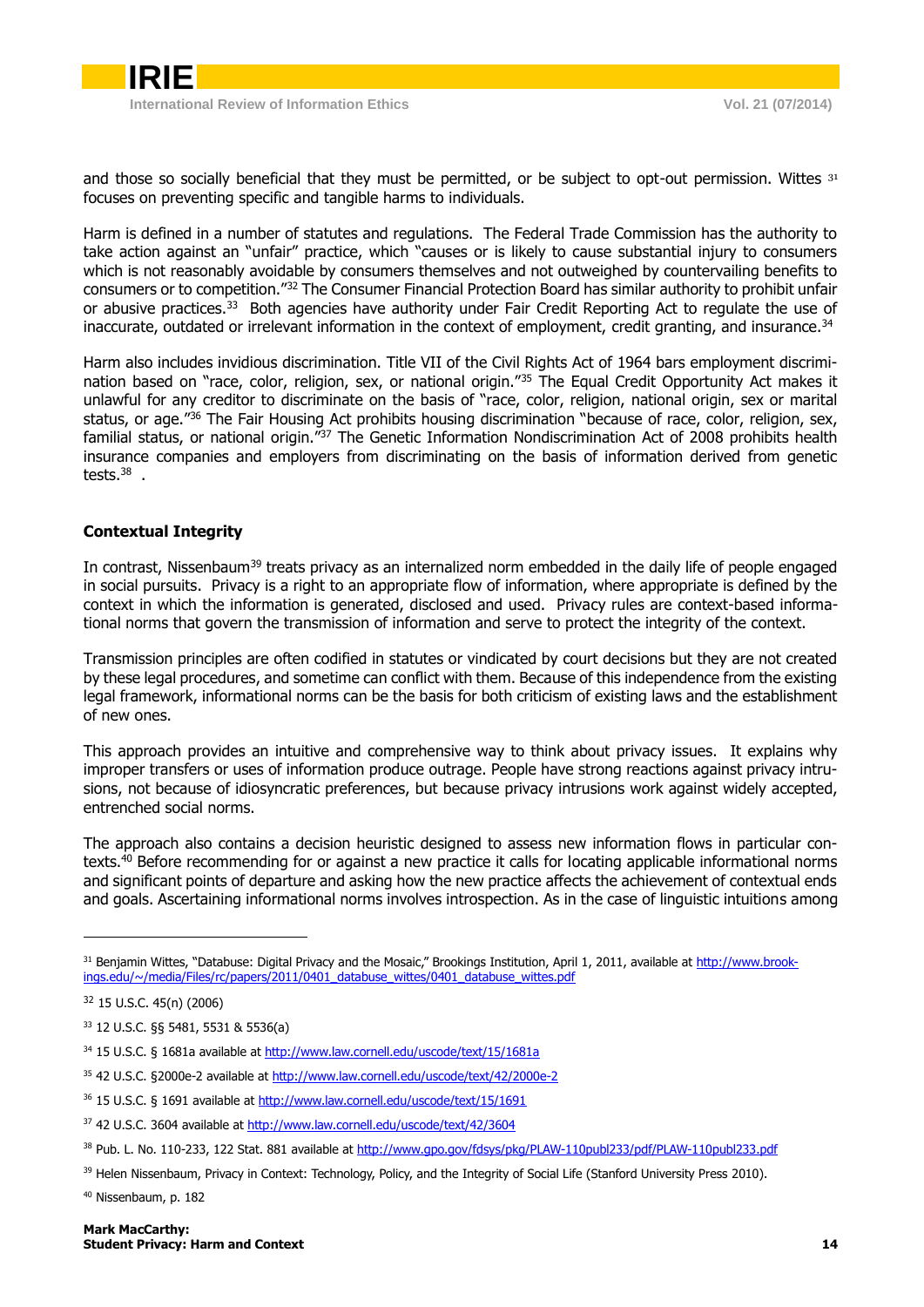

native speakers of a language, the level of agreement can often be extremely high. These norms have a presumptive validity because of their role in upholding the integrity of a context. Still, even if a new practice departs significantly from established informational standards, it can be defended by showing that it achieves contextual goals better or more efficiently.

# <span id="page-4-0"></span>**Student Privacy Assessment**

Nissenbaum<sup>41</sup> uses her theory of contextual analysis to assess whether school officials should install a new computerized record system and associated analytical software. Because it stores, processes and transmits more information and different kinds of information, it departs from establish informational practices. However, if it promises to improve student learning in a way that is consistent with the goals, values and purposes of education, then it should be allowed. Transmission of information derived from this school information system to outside parties such as prospective employers needs to balance the conflicting needs of separate contexts.

<span id="page-4-1"></span>The discussion below broadens and deepens this style of thinking about privacy, incorporating insights from the harm framework and focusing on harm to the educational context and the clash of educational values.

#### **Predictive Analytics**

The Department of Education describes the new computer-based educational resources that record student learning activity and create user models and groupings that improve student learning.<sup>42</sup> Fain describes online learning systems that recommend the next learning activity and also predict how the student will perform on examinations.<sup>43</sup>

The Department of Education distinguishes individualization where instruction is paced to the learning needs of different learner; differentiation where instruction is tailored to the way different learners learn; and personalization where instruction is individualized, differentiated and tailored to the specific interests of learners. <sup>44</sup> Data about individual students and adaptive software are crucial to each of these alternatives to one-size fits all models of learning. Haedden recommends blended learning models, where students spend part of their time with adaptive software, part of their time with groups of similarly situated students and part of their time receiving instruction from a teacher.<sup>45</sup>

The Department of Education issued a report describing the possible use of biometric information for assessing various psychological characteristics linked to effective learning such as grit, tenacity and perseverance. These readings include posture analysis, skin-conductance sensors, EEG brain-wave patterns, and eye-tracking. <sup>46</sup>

Many of these adaptive learning environments are offered independently of school as online services that can be accessed both by individual students outside the classroom and by students in schools as part of their assigned activities.

<sup>41</sup> Nissenbaum, p. 169-171

<sup>42</sup> Department of Education, Enhancing Teaching and Learning Through Educational Data Mining and Learning Analytics: An Issue Brief, 2012<http://www.ed.gov/edblogs/technology/files/2012/03/edm-la-brief.pdf>

<sup>43</sup> Paul Fain, Intel on Adaptive Learning, Inside Higher Ed, April 4, 2013 [http://www.insidehighered.com/news/2013/04/04/gates-founda](http://www.insidehighered.com/news/2013/04/04/gates-foundation-helps-colleges-keep-tabs-adaptive-learning-technology#disqus_thread)[tion-helps-colleges-keep-tabs-adaptive-learning-technology#disqus\\_thread](http://www.insidehighered.com/news/2013/04/04/gates-foundation-helps-colleges-keep-tabs-adaptive-learning-technology#disqus_thread)

<sup>44</sup> Department of Education, Expanding Evidence: Approaches for Measuring Learning in a Digital World, Chapter 2, 2013 available at <http://www.ed.gov/edblogs/technology/files/2013/02/Expanding-Evidence-Approaches.pdf>

<sup>45</sup> Susan Headden, "The Promise of Personalized Learning," Education Next, Fall 2013 / Vol. 13, No. 4 a[t http://educationnext.org/the](http://educationnext.org/the-promise-of-personalized-learning/)[promise-of-personalized-learning/](http://educationnext.org/the-promise-of-personalized-learning/)

<sup>46</sup> Department of Education, Promoting Grit, Tenacity and Perseverance: Critical Factors for Success in the 21<sup>st</sup> Century, February 2013 p. 41 a[t http://www.ed.gov/edblogs/technology/files/2013/02/OET-Draft-Grit-Report-2-17-13.pdf](http://www.ed.gov/edblogs/technology/files/2013/02/OET-Draft-Grit-Report-2-17-13.pdf)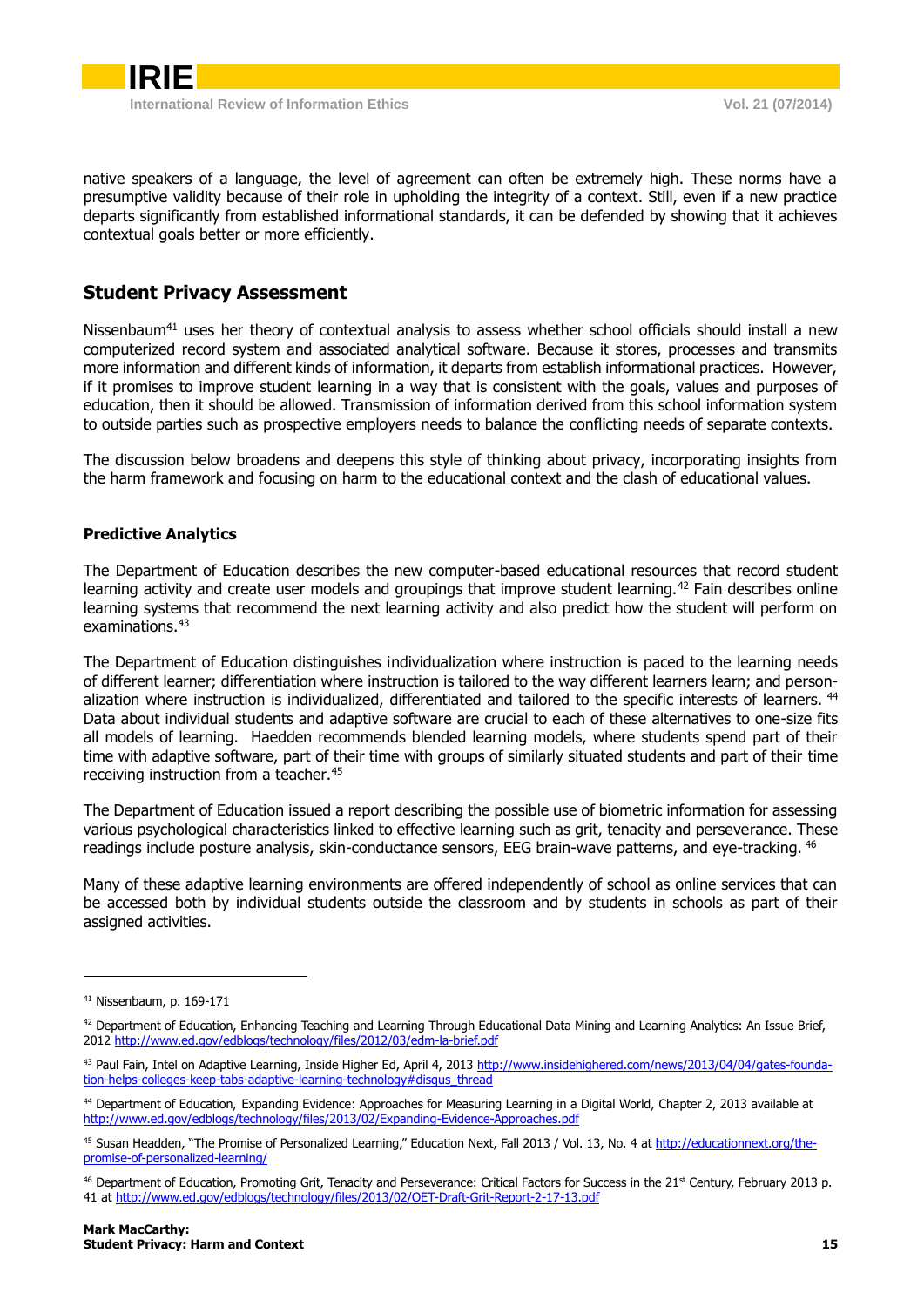

Predictive analytics can also be used to find students at risk of failing a class or dropping out. Some digital textbooks compile information on what students read and calculate an engagement index based on these measures. If their engagement index is very low, then teachers can intervene to take remedial action.<sup>47</sup>

Many schools throughout the country use data to identify students who might be at risk of not graduating. Some of these programs apply the Early Warning Indicator and Intervention System that uses attendance records, behavior problems and course performance to measure dropout risk. <sup>48</sup> In one school in 2013, onethird of students flagged for missing school got back on track to graduation. Two-thirds of the students who were having behavioral problems made a turnaround.<sup>49</sup>

IBM's Predictive Analytics Solution for Schools and Educational Systems (PASSES) uses a broader range of factors including demographic variables to identify at-risk students. Timely identification enables schools to intervene early in the process. In Hamilton County Board of Education in Tennessee, for example, graduation rates increased by more than 8 percentage points and standardized test scores in math and reading increased by more than 10 percent. <sup>50</sup> In Mobile County, Alabama the dropout rate has been nudged downward by three percent since the system's introduction. <sup>51</sup>

#### <span id="page-5-0"></span>**Informational Norms**

The new technologies of predictive analytics implicate informational norms regarding educational purpose, collection limitation and parental consent and access. Some actual and potential uses of these technologies might depart from these norms.

The educational purpose norm limits the purpose of student information collection and use to education. Students reveal information to their teachers in order to receive instruction. Other institutions in society have no or a significantly lesser claim on this information. This norm protects the professional autonomy of educators, allowing them to set their own practices and methods. Existing law validates this norm. The Family Educational Rights and Privacy Act (FERPA) and its implementing regulations do not permit personal information from education records "to be disclosed for purposes unrelated to education."<sup>52</sup>

Predictive modelling used in personalized learning and identification of at-risk students could be used for noneducational purposes. FERPA might well constrain this non-educational use. But the application of FERPA to data derived from online personalized learning programs is not entirely clear.<sup>53</sup>

The collection limitation norm limits the amount and type of information collected from students. Only information that is relevant to education needs to be available to educators. This norm restricts the educational

<sup>&</sup>lt;sup>47</sup> David Streitfeld, "Teacher Knows if You've Done the E-Reading," New York Times, April 8, 2013 at [http://www.ny](http://www.nytimes.com/2013/04/09/technology/coursesmart-e-textbooks-track-students-progress-for-teachers.html?pagewanted=all&_r=1&)[times.com/2013/04/09/technology/coursesmart-e-textbooks-track-students-progress-for-teachers.html?pagewanted=all&\\_r=1&](http://www.nytimes.com/2013/04/09/technology/coursesmart-e-textbooks-track-students-progress-for-teachers.html?pagewanted=all&_r=1&)

<sup>&</sup>lt;sup>48</sup> Mary Bruce and John M. Bridgeland, "The Use of Early Warning Indicator and Intervention Systems to Build a Grad Nation," Johns Hopkins University November 2011 at [http://www.civicenterprises.net/MediaLibrary/Docs/on\\_track\\_for\\_success.pdf](http://www.civicenterprises.net/MediaLibrary/Docs/on_track_for_success.pdf)

**<sup>49</sup>** Sammy Mack, "Putting Student Data To The Test To Identify Struggling Kids," NPR, April 08, 2014 at <http://www.npr.org/2014/04/08/300587823/putting-student-data-to-the-test-to-identify-struggling-kids>

<sup>50</sup>IBM, IBM Predictive Analytics Solution for Schools and Educational Systems,

<http://www-01.ibm.com/common/ssi/cgi-bin/ssialias?htmlfid=YTS03068USEN&appname=wwwsearch>

<sup>51</sup> IBM, Mobile County Public Schools: Analytical insights help keep students on track, IBM, 2011 p. 5 available at [http://www.ibm.com/smarterplanet/us/en/leadership/mobilecounty/assets/pdf/IBM\\_MobileCounty.pdf](http://www.ibm.com/smarterplanet/us/en/leadership/mobilecounty/assets/pdf/IBM_MobileCounty.pdf)

<sup>52</sup> Department of Education, Family Educational Rights and Privacy; Final Rule, Federal Register Vol. 76, No. 232, December 2, 2011 p. 75608 a[t http://www.gpo.gov/fdsys/pkg/FR-2011-12-02/pdf/2011-30683.pdf](http://www.gpo.gov/fdsys/pkg/FR-2011-12-02/pdf/2011-30683.pdf)

<sup>53</sup> Department of Education, Protecting Student Privacy While Using Online Educational Services: Requirements and Best Practices, February 2014 at [http://ptac.ed.gov/sites/default/files/Student%20Privacy%20and%20Online%20Educational%20Services%20%28Febru](http://ptac.ed.gov/sites/default/files/Student%20Privacy%20and%20Online%20Educational%20Services%20%28February%202014%29.pdf)[ary%202014%29.pdf](http://ptac.ed.gov/sites/default/files/Student%20Privacy%20and%20Online%20Educational%20Services%20%28February%202014%29.pdf)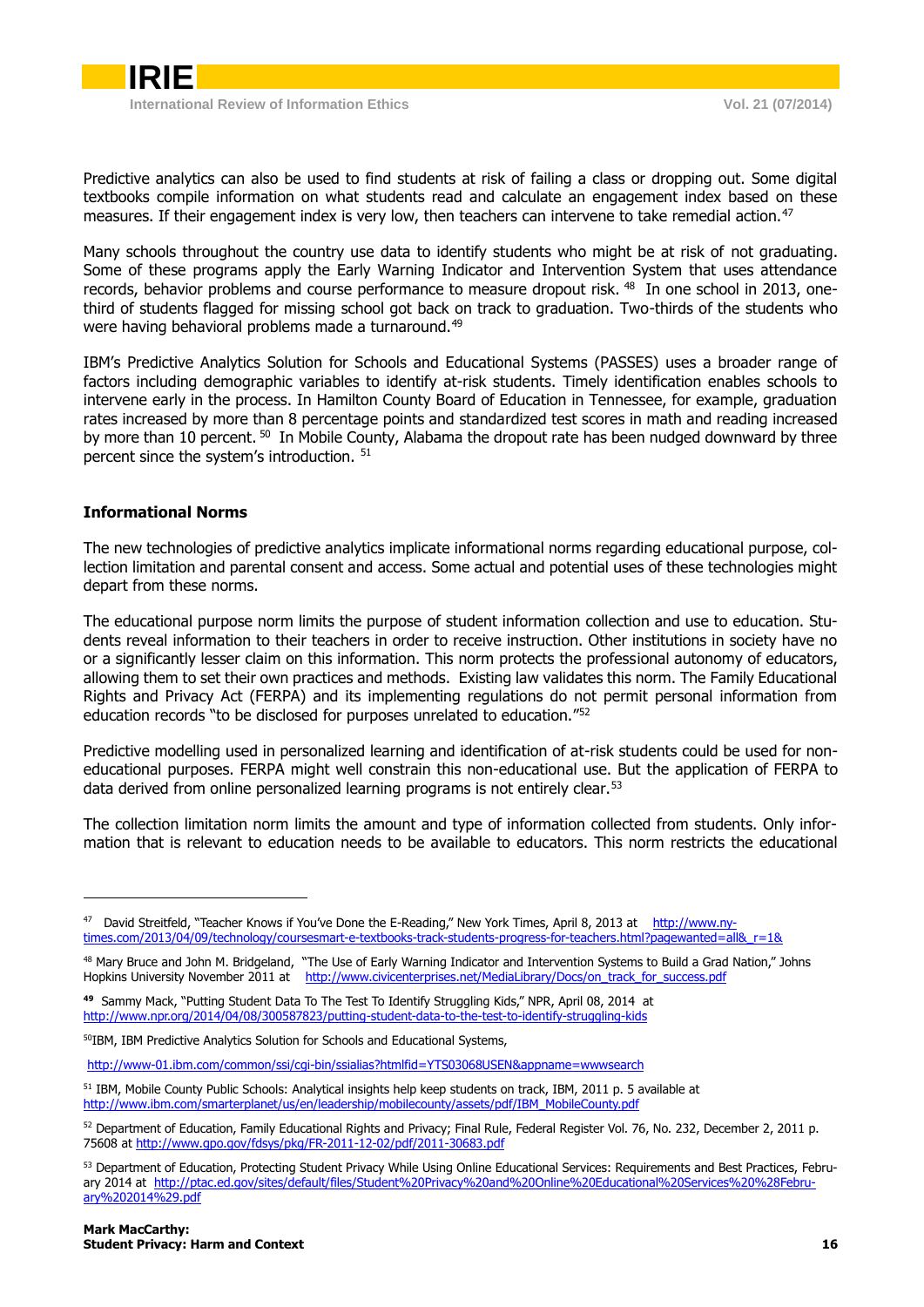

enterprise to its task of instruction and prevents educational institutions from using intrusive information gathering to engage in wider social control. The Protection of Pupil Rights Amendment (PPRA) validates this collection limitation norm by requiring prior written parental consent for the collection of sensitive information including political affiliations, psychological problems, sex behavior or attitudes.<sup>54</sup>

Personalized learning applications raise concerns about excessive collection of student information. Learning devices, computer software and online instructional resources capture vast amounts of highly detailed information about students. This erodes the technological constraints limiting what educators can learn about students. Previously, teachers had no way to know how long a student took to read a book or what his or her eye movements were. They did not know about heart rate or breathing patterns or skin resistance. Now educators can know these things regardless of any proven relevance to education. Even though, as the Department of Education says, "our ability to track factors that influence learning has outpaced careful research on which factors are worth tracking,"<sup>55</sup> the pressure to explore these new technological possibilities means that information gathering will likely go beyond the existing collection limitation norm.

Parental consent is usually required before schools distribute student information to third parties not involved in their student's education. This norm works together with the educational purpose norm to limit the uses of student information. Several laws reinforce this norm. PPRA requires prior written parental consent before allowing the collection of student information for marketing purposes.<sup>56</sup> FERPA requires parental consent for dissemination of student information to third parties except when the third party functions as a school official;<sup>57</sup> or is conducting an audit or evaluation of an educational program;<sup>58</sup> or a study for an educational institution.<sup>59</sup> The Children's Online Privacy Protection Act (COPPA) requires online learning applications directed to children under 13 to obtain verifiable parental consent before collecting personal information.<sup>60</sup>

Potential departures from the parental consent norm involve the wide range of information that is made collected in state level databases for use in personalized learning and some student information collected by online learning applications.<sup>61</sup>

Under the parental access norm, parents have a right to see their children's educational records and rectify any inaccuracies. This norm helps make educational institutions more accountable to parents. FERPA reinforces this norm by providing for parental rights to inspect, review and amend educational records.<sup>62</sup> COPPA also requires online educational applications targeted to children under 13 to provide parental access to the records that they maintain on children.<sup>63</sup>

Parents do not necessarily have guaranteed access to records in the case of online educational programs for those 13 and over and for student information maintained by school districts and state educational departments.

<sup>54</sup> 20 U.S.C. § 1232h(b)

<sup>&</sup>lt;sup>55</sup> Department of Education, Expanding Evidence: Approaches for Measuring Learning in a Digital World, Chapter 2, 2013 p. 32 available at<http://www.ed.gov/edblogs/technology/files/2013/02/Expanding-Evidence-Approaches.pdf>

<sup>56</sup> 20 U.S.C. § 1232h(c)(2)(C)(i)

<sup>57</sup> 34 CFR § 99.31(a)(1)(i)

<sup>58</sup> 20 U.S.C. 1232g(b)(1)(C), (b)(3), and (b)(5)

<sup>59</sup> 20 U.S.C. §1232g(b)(1)(F)

<sup>&</sup>lt;sup>60</sup> Federal Trade Commission, Complying with COPPA: Frequently Asked Questions, April 2014 a[t http://www.business.ftc.gov/docu](http://www.business.ftc.gov/documents/0493-Complying-with-COPPA-Frequently-Asked-Questions)[ments/0493-Complying-with-COPPA-Frequently-Asked-Questions](http://www.business.ftc.gov/documents/0493-Complying-with-COPPA-Frequently-Asked-Questions)

<sup>61</sup> Department of Education, Protecting Student Privacy While Using Online Educational Services: Requirements and Best Practices, February 2014 at [http://ptac.ed.gov/sites/default/files/Student%20Privacy%20and%20Online%20Educational%20Services%20%28Febru](http://ptac.ed.gov/sites/default/files/Student%20Privacy%20and%20Online%20Educational%20Services%20%28February%202014%29.pdf)[ary%202014%29.pdf](http://ptac.ed.gov/sites/default/files/Student%20Privacy%20and%20Online%20Educational%20Services%20%28February%202014%29.pdf)

<sup>62</sup> 34 CFR § 99.10 -99.12; §99.20-99.22

<sup>63</sup> Federal Trade Commission, Complying with COPPA: Frequently Asked Questions, April 2014 a[t http://www.business.ftc.gov/docu](http://www.business.ftc.gov/documents/0493-Complying-with-COPPA-Frequently-Asked-Questions)[ments/0493-Complying-with-COPPA-Frequently-Asked-Questions](http://www.business.ftc.gov/documents/0493-Complying-with-COPPA-Frequently-Asked-Questions)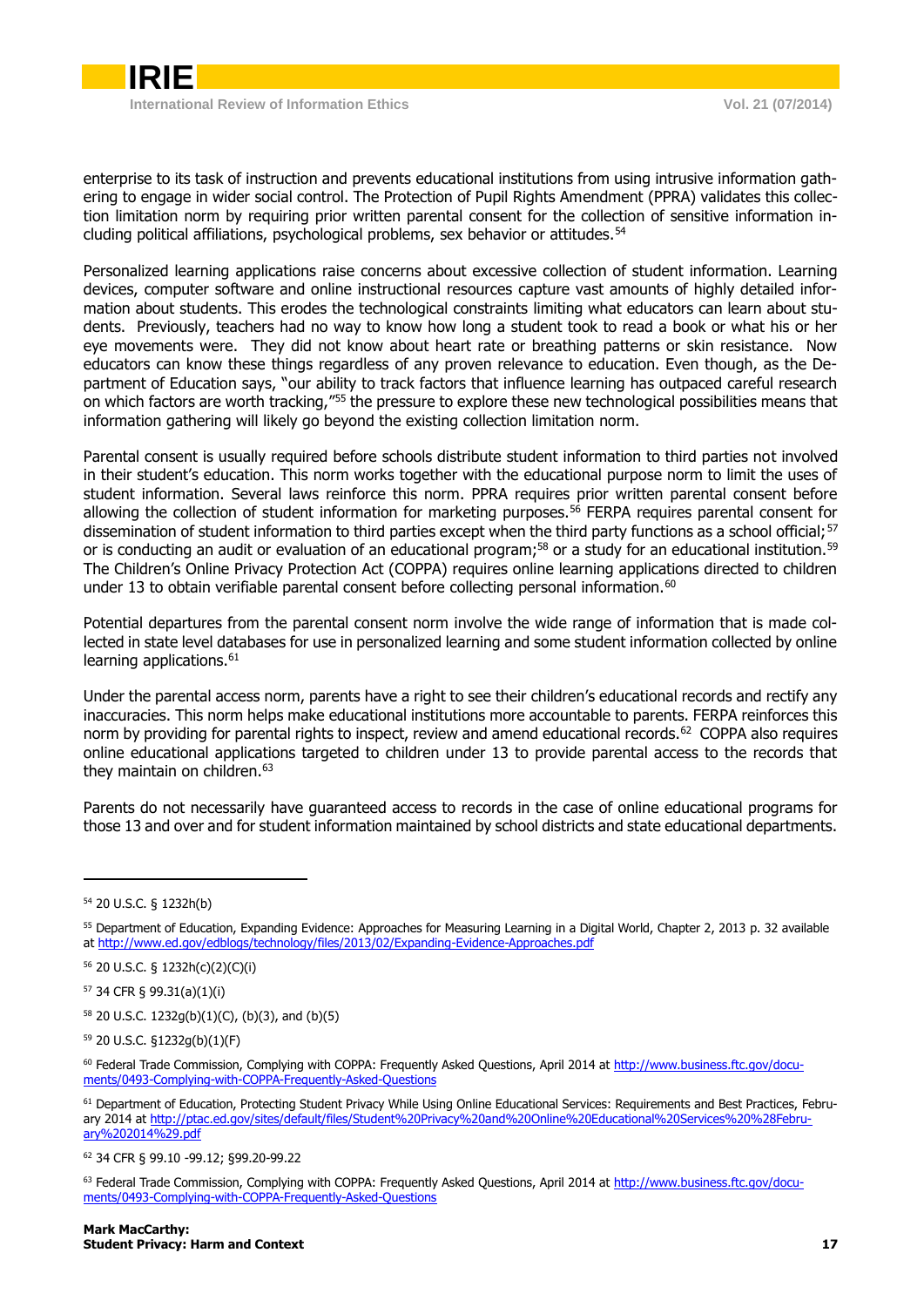

<span id="page-7-0"></span>So there is a risk that predictive modelling information used in these cases will depart from the parental access norm.

### **Departures from Informational Norms**

The possibility of a departure from informational norms does not mean that there is an actual breach of informational norms. For instance, in the Mobile County program for identifying at-risk students parental consent was required for participation and parental access was granted to the database used for the analysis.

The risk that information collection practices involved in predictive modelling might depart significantly from these informational norms explains why Morozov objects to the "creepiness" involved in monitoring what students read<sup>64</sup> and Robbins rejects "the appalling invasion of privacy" involved in biometric monitoring.  $^{65}$ 

The demise of inBloom is also connected to public concerns that the collection of student information has gone beyond accepted educational norms. InBloom, a private non-profit organization supported by the Gates Foundation, aimed to aggregate a wide range of student information for state education departments and local school districts. Their intent was to make this data available to third party service providers to develop educational resources such as dashboards and personalized learning applications. Initially they won contracts from school districts and state education departments around the country. But in 2013, privacy concerns about the increased collection and use of student data led many of their partner educational institutions to withdraw from the program. In 2014, New York State passed a law barring the state education department from continuing its association with inBloom. Shortly after in April 2014 that inBloom shut down.<sup>66</sup>

The informational norms of collection limitation, purpose limitation and parent access and consent have a role in supporting key educational values. They help sustain a delicate balance among the different values, purposes and ends involved in education. For this reason, they are not merely traditional ways of doing things. They are presumptively valid restrictions on how student information should and should not be used. The fact that the new practices involving predictive modelling might depart from these presumptively valid standards means that they face a burden of proof to demonstrate that their use promises to achieve educational objectives.

#### <span id="page-7-1"></span>**Educational Effectiveness**

-

More effective educational technology that furthers the objectives and values of the educational context could justify departures from existing informational norms. Systems of adaptive learning have been shown to be effective in increasing student learning. The Department of Education concluded: "…studies have shown that students taught by carefully designed systems used in combination with classroom teaching can learn faster and translate their learning into improved performance relative to students receiving conventional classroom instruction."<sup>67</sup> As noted above, the programs for identification of at-risk students, combined with effective and timely intervention programs have real, measureable effects, increasing student performance on tests and decreasing dropout rates

<sup>64</sup> Evgeny Morozov, In Soviet Russia, Book Reads You: The Creepiness of Software that Monitors Students' E-Reading, Future Tense, November 27, 2012 at [http://www.slate.com/articles/technology/future\\_tense/2012/11/coursesmart\\_analytics\\_whispercast\\_the\\_dan](http://www.slate.com/articles/technology/future_tense/2012/11/coursesmart_analytics_whispercast_the_danger_of_software_that_monitors_students.html)[ger\\_of\\_software\\_that\\_monitors\\_students.html](http://www.slate.com/articles/technology/future_tense/2012/11/coursesmart_analytics_whispercast_the_danger_of_software_that_monitors_students.html)

<sup>&</sup>lt;sup>65</sup> Jane Robbins, Common Core and Data Collection, Truth in American Education, April 7, 2014 available at [http://truthinamericaneduca](http://truthinamericaneducation.com/privacy-issues-state-longitudinal-data-systems/common-core-data-collection/)[tion.com/privacy-issues-state-longitudinal-data-systems/common-core-data-collection/](http://truthinamericaneducation.com/privacy-issues-state-longitudinal-data-systems/common-core-data-collection/)

<sup>&</sup>lt;sup>66</sup> Benjamin Herold, "InBloom To Shut Down Amid Growing Data-Privacy Concerns," Education Week, April 21, 2014 a[t http://blogs.ed](http://blogs.edweek.org/edweek/DigitalEducation/2014/04/inbloom_to_shut_down_amid_growing_data_privacy_concerns.html)[week.org/edweek/DigitalEducation/2014/04/inbloom\\_to\\_shut\\_down\\_amid\\_growing\\_data\\_privacy\\_concerns.html](http://blogs.edweek.org/edweek/DigitalEducation/2014/04/inbloom_to_shut_down_amid_growing_data_privacy_concerns.html) ; Natasha Singer, in-Bloom Student Data Repository to Close, New York Times, April 21, 2014 [http://bits.blogs.nytimes.com/2014/04/21/inbloom-student](http://bits.blogs.nytimes.com/2014/04/21/inbloom-student-data-repository-to-close/)[data-repository-to-close/](http://bits.blogs.nytimes.com/2014/04/21/inbloom-student-data-repository-to-close/)

<sup>&</sup>lt;sup>67</sup> Department of Education, Expanding Evidence: Approaches for Measuring Learning in a Digital World, Chapter 2, 2013 p. 28 available at<http://www.ed.gov/edblogs/technology/files/2013/02/Expanding-Evidence-Approaches.pdf>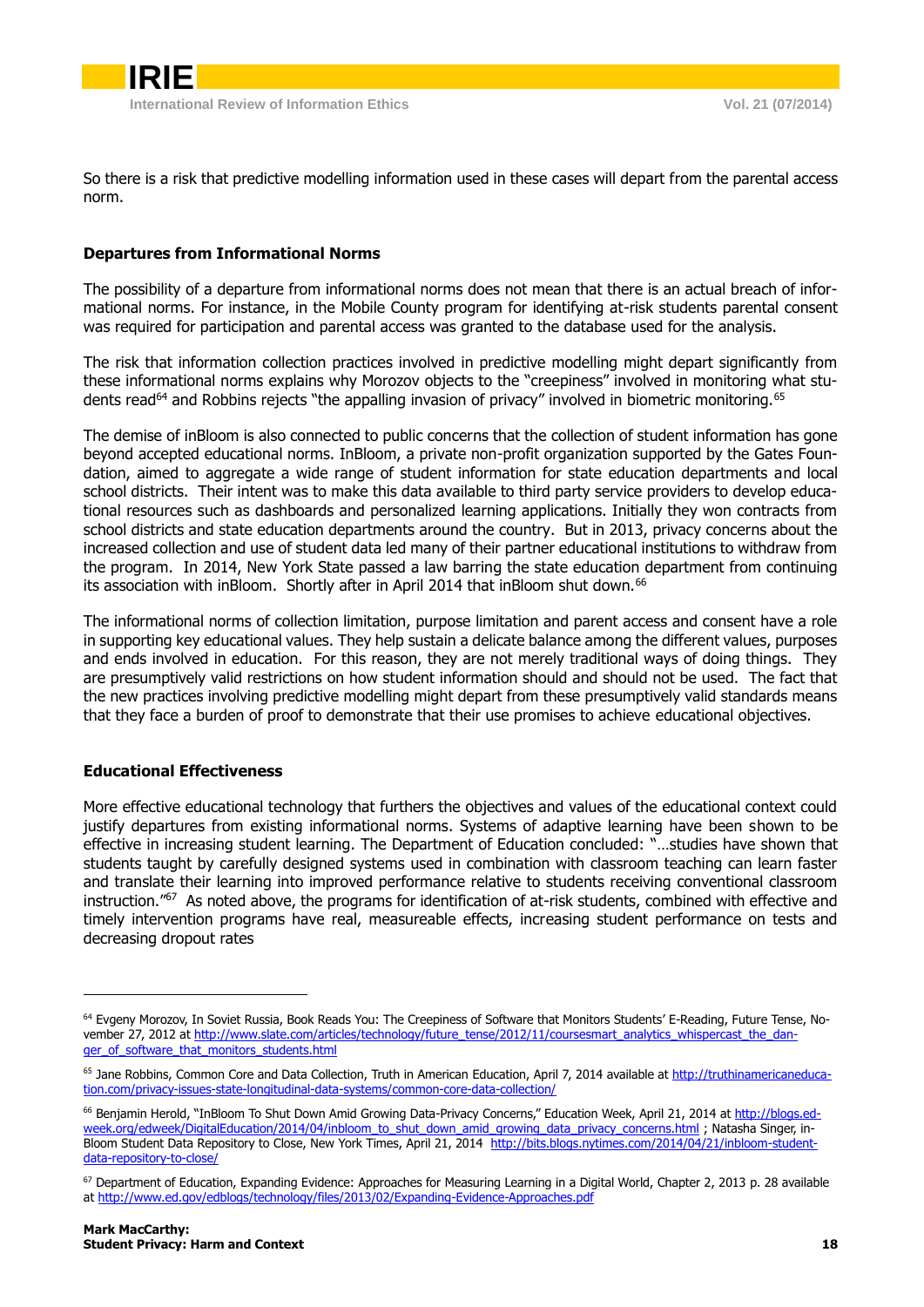

The Executive Office of the President highlighted the benefits of moving beyond traditional student data for research into learning: "Data from a student's experience . . . can be precisely tracked, opening the door to understanding how students move through a learning trajectory with greater fidelity, and at greater scale, than traditional education research is able to achieve."<sup>68</sup>

There is no absolute standard on how much information on effectiveness is needed to overcome the presumption against departures from social norms of information flow. Mere assertion that student learning might be improved is not enough. Proof beyond a shadow of a doubt is too high a standard. Moreover, evidence varies by type of personalized learning method. Because evidence that certain characteristics predispose students to learn better from different modes of presentation is "sparse,"<sup>69</sup> techniques that rely on this notion are not supported. Biometric measurements are not widely used because they depend on constrained tasks in digital learning environments, are not yet practical in the classroom and evidence of a connection to learning outcomes is just emerging.<sup>70</sup> Practitioners and policymakers need to evaluate the extent to which personalized learning systems and identification of at-risk students have demonstrated enough improvement in student learning so that they pass this particular stage in the assessment process.

#### <span id="page-8-0"></span>**Harm to Individuals**

Personalized learning techniques pose some risks of individual harm, depending on how they are used. True personalization would not just pace students more effectively or vary educational methods, but would provide different content and potentially different educational opportunities based on an assessment of the student's capabilities. These assessments might be faulty and hard to reverse and so might improperly restrict educational opportunities. Students who are identified as at risk might be stigmatized as less capable which can cause the students to behave in less capable ways and cause teachers to treat the students as if they are less capable. The identification of students at risk might not allow students to remove any harmful record of their failures though improved activity.

Predictive modelling used in eligibility decisions usually raises the possibility of harmful discrimination.<sup>71</sup> Harmful discrimination includes "unjustified discrimination" where faulty data or algorithms put people in the wrong category in error or where they are in the right category, but the category is a protected category like gender, age, or ethnicity which are legally impermissible bases for decision making. "Unfair discrimination" is also objectionable because it deprives people of equal opportunity, or burdens them with additional risk.<sup>72</sup>

Personalized learning techniques raise these risks of data discrimination in education. The algorithms used to select at-risk students might be proxies for protected classes, so that they reinforce historical patterns of discrimination. The predictive factors in personalized learning algorithms might be arbitrary or unfair. Secret factors or scoring techniques might render algorithmic decision making in personalized learning opaque and unaccountable.

<sup>&</sup>lt;sup>68</sup> Executive Office of the President, Big Data: Seizing Opportunities, Preserving Values, 2014 a[t http://www.whitehouse.gov/sites/de](http://www.whitehouse.gov/sites/default/files/docs/big_data_privacy_report_5.1.14_final_print.pdf)[fault/files/docs/big\\_data\\_privacy\\_report\\_5.1.14\\_final\\_print.pdf](http://www.whitehouse.gov/sites/default/files/docs/big_data_privacy_report_5.1.14_final_print.pdf)

<sup>&</sup>lt;sup>69</sup> Department of Education, Expanding Evidence: Approaches for Measuring Learning in a Digital World, Chapter 2, 2013 p. 34 available at<http://www.ed.gov/edblogs/technology/files/2013/02/Expanding-Evidence-Approaches.pdf>

 $70$  Department of Education, Promoting Grit, Tenacity and Perseverance: Critical Factors for Success in the 21<sup>st</sup> Century, February 2013 p. 45 a[t http://www.ed.gov/edblogs/technology/files/2013/02/OET-Draft-Grit-Report-2-17-13.pdf](http://www.ed.gov/edblogs/technology/files/2013/02/OET-Draft-Grit-Report-2-17-13.pdf)

<sup>71</sup> Cynthia Dwork & Deirdre K. Mulligan, "It's Not Privacy and It's Not Fair," 66 Stan. L. Rev. Online 35, September 3, 2013 at [http://www.stanfordlawreview.org/online/privacy-and-big-data/its-not-privacy-and-its-not-fair;](http://www.stanfordlawreview.org/online/privacy-and-big-data/its-not-privacy-and-its-not-fair) Tal Zarsky, "Transparent Predictions," University of Illinois Law Review, Vol. 2013, No. 4, 2013. Available at [http://ssrn.com/abstract=2324240;](http://ssrn.com/abstract=2324240) Oscar Gandy, The Panoptic Sort Westview Press, 1993, pp. 200–01

<sup>72</sup> Mireille Hildebrandt and Bert-Jaap Koops, "The Challenges of Ambient Law and Legal Protection in the Profiling Era," Modern Law Review 73, no. 3 (2010): 428–460, p. 436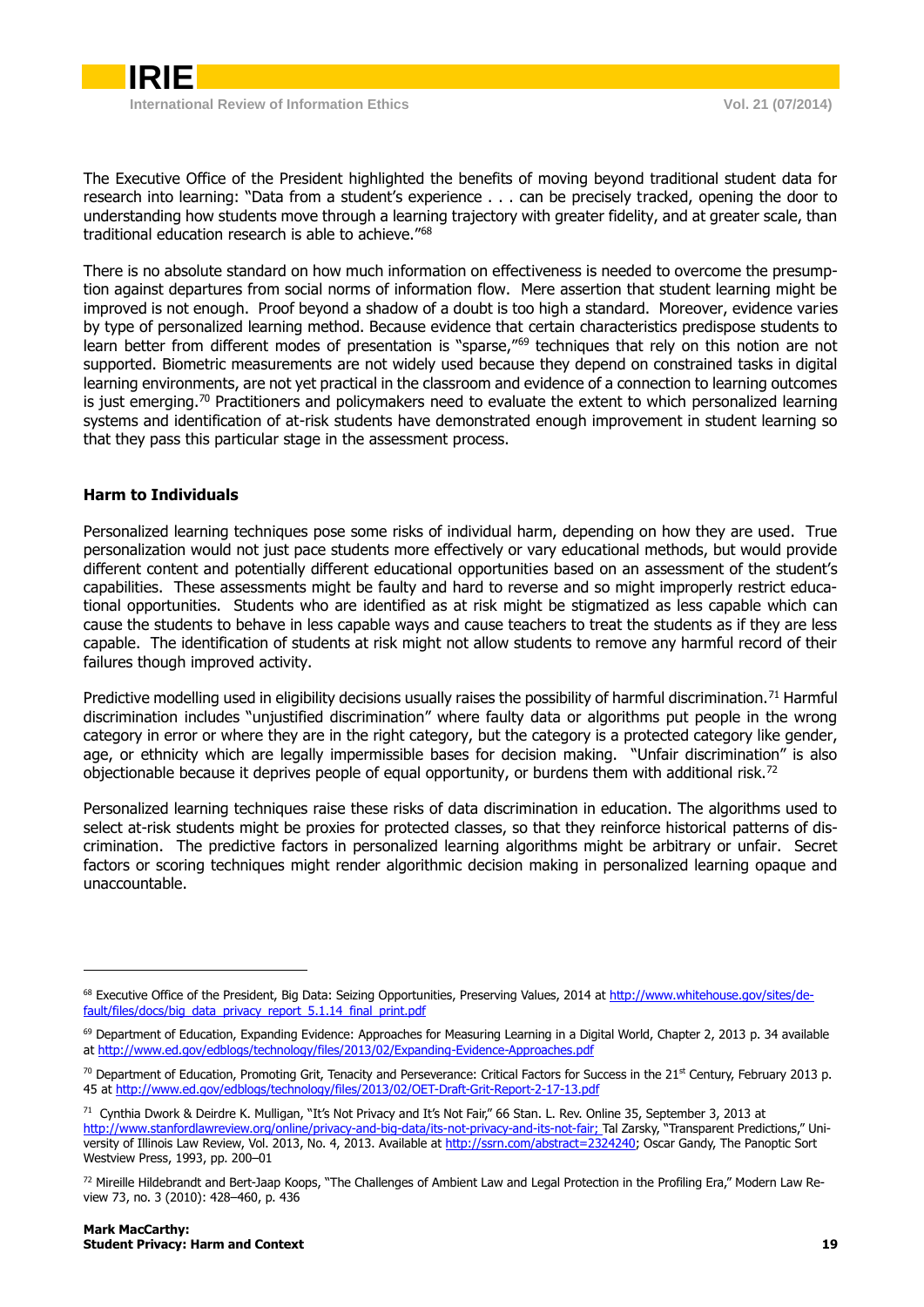These risks can be mitigated, reduced or eliminated. One response to these concerns would be to validate the personalized learning algorithms used so as to minimize the risk of inaccuracy. Another would be to refrain from using patterns in data for personalized learning and at-risk decisions unless these connections were supported with "underlying theories of causation."<sup>73</sup>Another would be to use statistical tests to detect whether factors in models are for protected classes. The Federal Trade Commission, for example, used statistical techniques to assess whether credit insurance scores were proxies for protected classes in setting automobile insurance rates.<sup>74</sup> Improved transparency practices can also respond to concerns about secrecy and unaccountability.<sup>75</sup>

# <span id="page-9-0"></span>**Harm to the Educational Context**

If personalized learning assessments or at-risk identifications become parts non-educational eligibility decisions, the risk of harm to individuals increases significantly. Students could lose access to employment, insurance, credit, or housing. To the extent that personalized learning assessments or at-risk identifications are predictive of competence in these other areas, however, there will be a rational basis to use it for these purposes

Student information used in these contexts would be subject to the range of protections preventing unfair discrimination and decisions derived from inaccurate, outdated, or irrelevant information. But the risk would exist that accurate information from personalized learning assessments or at-risk identifications would deny students significant opportunities later in life.

Evaluating the reasonableness of this risk involves assessing not only the possible harm to individuals but also the risk of feedback effects that can produce harm to the educational context. Nissenbaum draws attention to the possibility that changes in information flows might not only create "possible injustices or harms to individuals" but also harm the "fundamental commitment of the context." 76

Harm to a context can take place when harm to individuals from information use or violations of entrenched informational norms cause people to withdraw from the context in ways that make it harder to achieve the intrinsic goals of the context. For instance, harm to the medical and scientific research contexts justified the legal ban on genetic discrimination. Fears of genetic discrimination "dissuade patients from volunteering to participate in the research necessary for the development of new tests, therapies and cures."<sup>77</sup>

In a similar way, legal rules and social norms protect the confidentiality of information shared with doctors, lawyers, priests, and psychiatrists because these context would quickly unravel if this confidential information were regularly transferred to police, insurance companies, employers and others seeking to enforce laws or make eligibility decisions about the data subject. External use of social network information for eligibility decisions like employment, insurance underwriting or credit granting might harm these contexts as people share less information on social networks for fear of how it might be used against them.

Releasing personalized learning assessments and at-risk identifications outside of education poses a significant risk of harm to the educational context. Students and parents will want to use the new technologies of personalized learning and early warning systems only if they are assured that their use will not be used against them in other contexts. Employers, advertisers, and insurance companies might have perfectly good reasons to want

<sup>73</sup> Nissenbaum, p. 209

<sup>74</sup> Federal Trade Commission, Credit-Based Insurance Scores: Impacts On Consumers Of Automobile Insurance, July 2007 at [http://www.ftc.gov/sites/default/files/documents/reports/credit-based-insurance-scores-impacts-consumers-automobile-insurance-report](http://www.ftc.gov/sites/default/files/documents/reports/credit-based-insurance-scores-impacts-consumers-automobile-insurance-report-congress-federal-trade/p044804facta_report_credit-based_insurance_scores.pdf)[congress-federal-trade/p044804facta\\_report\\_credit-based\\_insurance\\_scores.pdf](http://www.ftc.gov/sites/default/files/documents/reports/credit-based-insurance-scores-impacts-consumers-automobile-insurance-report-congress-federal-trade/p044804facta_report_credit-based_insurance_scores.pdf)

<sup>&</sup>lt;sup>75</sup> Pam Dixon and Robert Gellman, The Scoring of America, World Privacy Forum, 2014 at [http://www.worldprivacyforum.org/wp-con](http://www.worldprivacyforum.org/wp-content/uploads/2014/04/WPF_Scoring_of_America_April2014_fs.pdf)[tent/uploads/2014/04/WPF\\_Scoring\\_of\\_America\\_April2014\\_fs.pdf](http://www.worldprivacyforum.org/wp-content/uploads/2014/04/WPF_Scoring_of_America_April2014_fs.pdf)

<sup>76</sup> Nissenbaum, p. 176

<sup>77</sup> National Genome Research Institute, Genetic Discrimination at <http://www.genome.gov/10002077>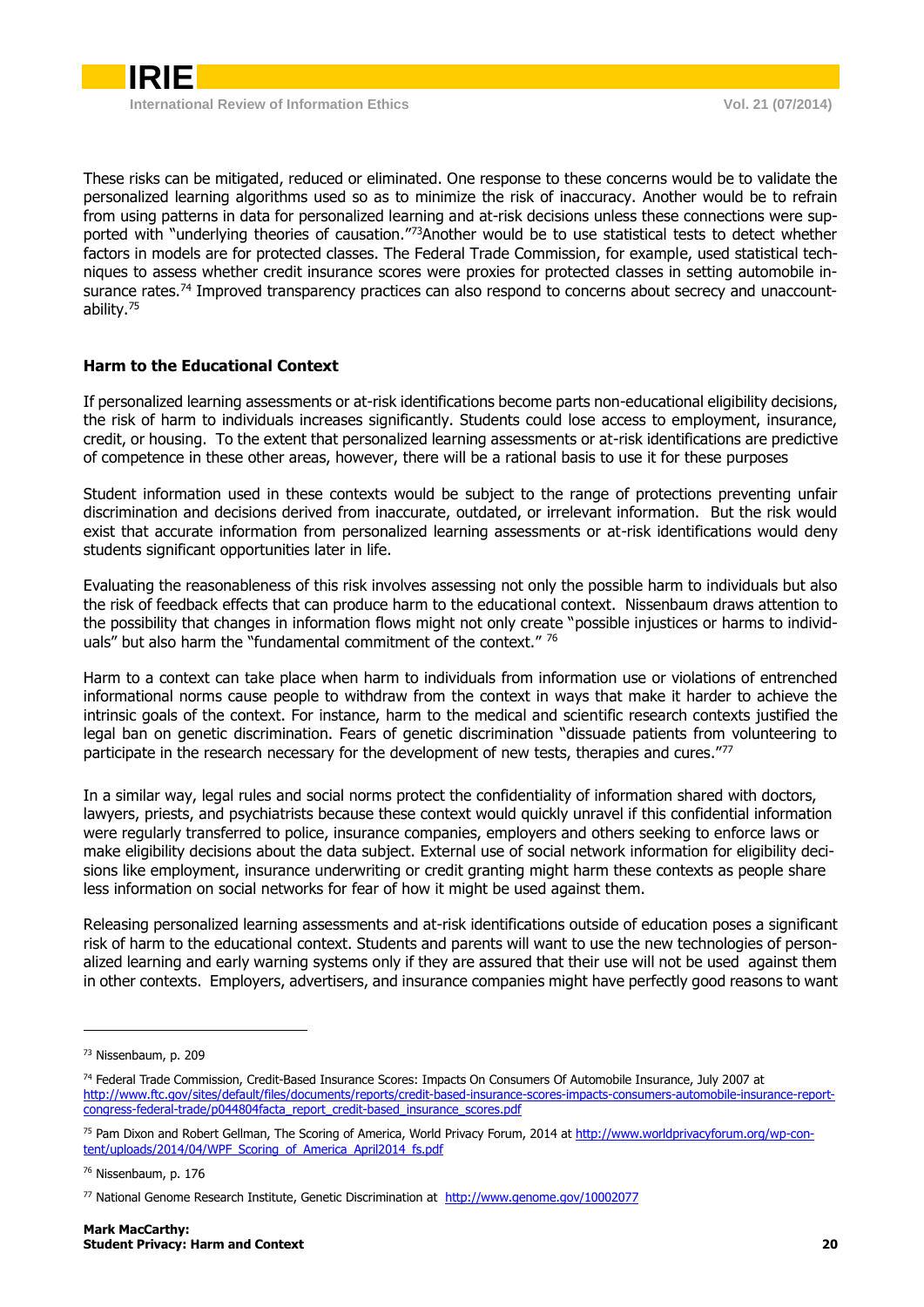

access to the student information generated by these predictive models - such information might increase the accuracy and efficiency of their business decisions. But using this kind student information for these noneducational purposes might undermine the trust that students and parents have in the integrity of the educational system. They might respond by avoidance, hostility and withdrawal.

A balance needs to be struck, but with a strong presumption in favour of the current legal regime's prohibition on the sharing of student information outside the educational context. Departing from this presumption in certain special cases might be justified but it would take expert substantive knowledge to understand the goals of education and the likely effects of the external use of new technology on these goals.

# <span id="page-10-0"></span>**Conflict of Educational Values**

Education is undergoing polarizing re-thinking including controversial struggles over common core standards, teacher assessment, privatization through school choice, the role of high-stakes testing, the importance of class size, the role of teachers and devices, identification and closing of problem schools, the extent to which education itself proceeds through schools, the design of schools into classes divided by age, the role of schools as providers of workers to business, and the objective of teaching competencies rather than grading performance in courses.

Often the collection and use of student information is crucial in forwarding elements in these educational reform efforts. For instance, Secretary of Education Arne Duncan connected increased data collection to teacher effectiveness assessments, data-driven school closings, common core standards, and assessment of student programs by student earnings as an adult. $78$  Those opposed to these education reforms resist the call for increases in data collection about students as a way to undermine the reform efforts that they oppose.

To some critics, personalized learning seems to be the opposite of good educational practices. Brigg (2014) argues "…it dehumanizes those being judged, as well as those making the judgments. It substitutes calculation for human judgment on what should be very sensitive human issues, and thus treats those profiled as objects, as collections of facts, rather than as persons."<sup>79</sup> Haimson objects to the inBloom data collection initiative because "putting kids on computers and subjecting them to canned software programs …is yet another way in which children's education is being mechanized, depersonalized..."80

Warner criticizes adaptive learning because "...it turns learning into a program we navigate, the software telling us what we need every step of the way. We wait for the software to tell us what's next. It removes agency from the equation, telling us what we "need," rather than letting the individual ask and then answer their own questions."<sup>81</sup>

Commercialization is also a hidden driver of student privacy controversies. Cody articulates this anti-commercialism: "It is understandable why people who have made their fortunes on the transformation of commerce and industry through the almighty combination of computers, software, data and the internet would project a similar revolution in our schools."<sup>82</sup>

<sup>78</sup> Arne Duncan, Robust Data Gives Us the Roadmap to Reform, June 9, 2009 at <http://www2.ed.gov/news/speeches/2009/06/06082009.pdf>

<sup>&</sup>lt;sup>79</sup> Saga Brigg, "Big Data in Education: Big Potential or Big Mistake?" Innovation Excellence, January 29, 201[4 http://www.innovationex](http://www.innovationexcellence.com/blog/2014/01/29/big-data-in-education-big-potential-or-big-mistake/#sthash.HQMT1MmF.dpuf)[cellence.com/blog/2014/01/29/big-data-in-education-big-potential-or-big-mistake/#sthash.HQMT1MmF.dpuf](http://www.innovationexcellence.com/blog/2014/01/29/big-data-in-education-big-potential-or-big-mistake/#sthash.HQMT1MmF.dpuf) 

<sup>80</sup> Leonie Haimson, "Statement on inBloom's overdue demise," NYC School Parents April 21, 2014 at [http://nycpublicschoolparents.blog](http://nycpublicschoolparents.blogspot.com/2014/04/statement-on-inblooms-demise.html)[spot.com/2014/04/statement-on-inblooms-demise.html](http://nycpublicschoolparents.blogspot.com/2014/04/statement-on-inblooms-demise.html)

<sup>81</sup> John Warner, "We Don't Need No Adaptive Learning," Inside Higher Ed, April 4, 2013 [http://www.insidehighered.com/blogs/just-visit](http://www.insidehighered.com/blogs/just-visiting/we-dont-need-no-adaptive-learning#ixzz31nbs1jz5)[ing/we-dont-need-no-adaptive-learning#ixzz31nbs1jz5](http://www.insidehighered.com/blogs/just-visiting/we-dont-need-no-adaptive-learning#ixzz31nbs1jz5)

<sup>82</sup> Anthony Cody, "The Classroom of the Future: Student-Centered or Device-Centered?" Education Week Teacher, April 6, 2014 [http://blogs.edweek.org/teachers/living-in-dialogue/2014/04/the\\_classroom\\_of\\_the\\_future\\_st.html](http://blogs.edweek.org/teachers/living-in-dialogue/2014/04/the_classroom_of_the_future_st.html)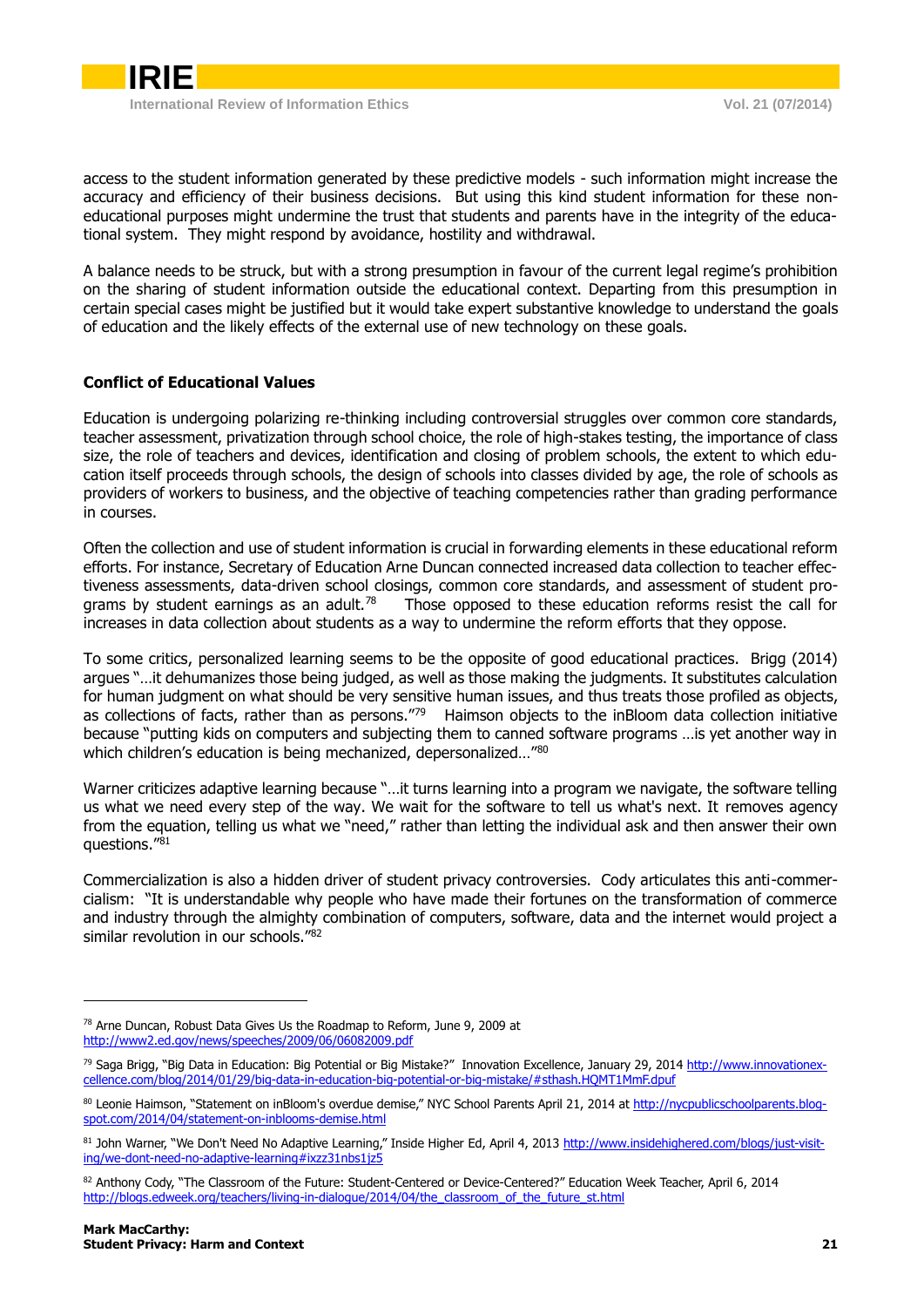

Many feel that advertising and marketing commercial products has no place in schools. But some local schools and school districts allow it in school billboards, newspapers, yearbooks, and cafeterias. This conflict over advertising does not implicate student privacy unless the ads are targeted using student information, a practice barred by FERPA's prohibition on non-educational uses of student information and addressed directly in the Markey-Hatch draft student privacy bill<sup>83</sup> and the Student Online Personal Information Protection Act introduced in the California Senate in February 2014.<sup>84</sup>

There is a question whether student information should be used for developing and improving educational products and services using the same kind of analytic engines that power commercial music and book recommendations for online customers. This dispute turns on differing fundamental attitudes toward commercial activity in education and less about the proper norms for student information flows.

A key insight of the combined harm and context framework used in this paper is that disagreement on informational norms might relate to disagreements about the underlying values of education. Apparent conflicts about the privacy implications of data use by a new educational technology might reflect incompatible visions of what the education should be all about. By focusing our attention of these underlying values as part of a privacy assessment, this way of thinking about privacy enables us to see when it is that privacy is acting as a proxy for more basic clashes in values.

#### **References**

- J. Howard Beales, III & Timothy J. Muris, Choice or Consequences: Protecting Privacy in Commercial Information 75 U. Chi. L. Rev. 109 2008
- Saga Brigg, "Big Data in Education: Big Potential or Big Mistake?" Innovation Excellence, January 29, 2014 [http://www.innovationexcellence.com/blog/2014/01/29/big-data-in-education-big-potential-or-big-mis](http://www.innovationexcellence.com/blog/2014/01/29/big-data-in-education-big-potential-or-big-mistake/#sthash.HQMT1MmF.dpuf)[take/#sthash.HQMT1MmF.dpuf](http://www.innovationexcellence.com/blog/2014/01/29/big-data-in-education-big-potential-or-big-mistake/#sthash.HQMT1MmF.dpuf)
- Mary Bruce and John M. Bridgeland, "The Use of Early Warning Indicator and Intervention Systems to Build a Grad Nation," Johns Hopkins University November 2011 at [http://www.civicenterprises.net/MediaLi](http://www.civicenterprises.net/MediaLibrary/Docs/on_track_for_success.pdf)[brary/Docs/on\\_track\\_for\\_success.pdf](http://www.civicenterprises.net/MediaLibrary/Docs/on_track_for_success.pdf)
- Fred Cate, Failure of Fair Information Practice Principles, Chapter 13 in Winn, J.K. (Eds), Consumer Protection in the Age of the Information Economy, 2006, pp. 369-375, available at [http://www.hunton.com/files/Publication/4100e953-8ce7-47f8-bd91-2338a896a138/Presentation/Publica](http://www.hunton.com/files/Publication/4100e953-8ce7-47f8-bd91-2338a896a138/Presentation/PublicationAttachment/cca74554-612c-41e0-934f-1372b8a6afcf/Failure_of_Fair_Information_Practice_Principles.pdf)[tionAttachment/cca74554-612c-41e0-934f-1372b8a6afcf/Failure\\_of\\_Fair\\_Information\\_Practice\\_Princi](http://www.hunton.com/files/Publication/4100e953-8ce7-47f8-bd91-2338a896a138/Presentation/PublicationAttachment/cca74554-612c-41e0-934f-1372b8a6afcf/Failure_of_Fair_Information_Practice_Principles.pdf)[ples.pdf](http://www.hunton.com/files/Publication/4100e953-8ce7-47f8-bd91-2338a896a138/Presentation/PublicationAttachment/cca74554-612c-41e0-934f-1372b8a6afcf/Failure_of_Fair_Information_Practice_Principles.pdf)
- Anthony Cody, "The Classroom of the Future: Student-Centered or Device-Centered?" Education Week Teacher, April 6, 201[4 http://blogs.edweek.org/teachers/living-in-dialogue/2014/04/the\\_class](http://blogs.edweek.org/teachers/living-in-dialogue/2014/04/the_classroom_of_the_future_st.html)room of the future st.html
- Pam Dixon and Robert Gellman, The Scoring of America, World Privacy Forum, 2014 a[t http://www.worldpri](http://www.worldprivacyforum.org/wp-content/uploads/2014/04/WPF_Scoring_of_America_April2014_fs.pdf)[vacyforum.org/wp-content/uploads/2014/04/WPF\\_Scoring\\_of\\_America\\_April2014\\_fs.pdf](http://www.worldprivacyforum.org/wp-content/uploads/2014/04/WPF_Scoring_of_America_April2014_fs.pdf)
- Cynthia Dwork & Deirdre K. Mulligan, It's Not Privacy and It's Not Fair, 66 Stan. L. Rev. Online 35, September 3, 2013 a[t http://www.stanfordlawreview.org/online/privacy-and-big-data/its-not-privacy-and-its-not-fair](http://www.stanfordlawreview.org/online/privacy-and-big-data/its-not-privacy-and-its-not-fair)
- Arne Duncan, Robust Data Gives Us the Roadmap to Reform, June 9, 2009 at <http://www2.ed.gov/news/speeches/2009/06/06082009.pdf>
- Department of Education, Enhancing Teaching and Learning Through Educational Data Mining and Learning Analytics: An Issue Brief, 201[2 http://www.ed.gov/edblogs/technology/files/2012/03/edm-la-brief.pdf](http://www.ed.gov/edblogs/technology/files/2012/03/edm-la-brief.pdf)

<sup>83</sup> Senators Ed Markey and Orrin Hatch, S.\_\_\_\_\_, Protecting Student Privacy Act of 2014, Discussion Draft, May 12, 2014 at [http://www.markey.senate.gov/imo/media/doc/2014-05-12\\_StudentPrivacy\\_DiscussionDraft.pdf](http://www.markey.senate.gov/imo/media/doc/2014-05-12_StudentPrivacy_DiscussionDraft.pdf)

<sup>84</sup> Senator Darrell Steinberg, SB 1177, Student Online Personal Information Protection Act, February 20, 2014 at [http://www.leginfo.ca.gov/pub/13-14/bill/sen/sb\\_1151-1200/sb\\_1177\\_bill\\_20140220\\_introduced.pdf](http://www.leginfo.ca.gov/pub/13-14/bill/sen/sb_1151-1200/sb_1177_bill_20140220_introduced.pdf)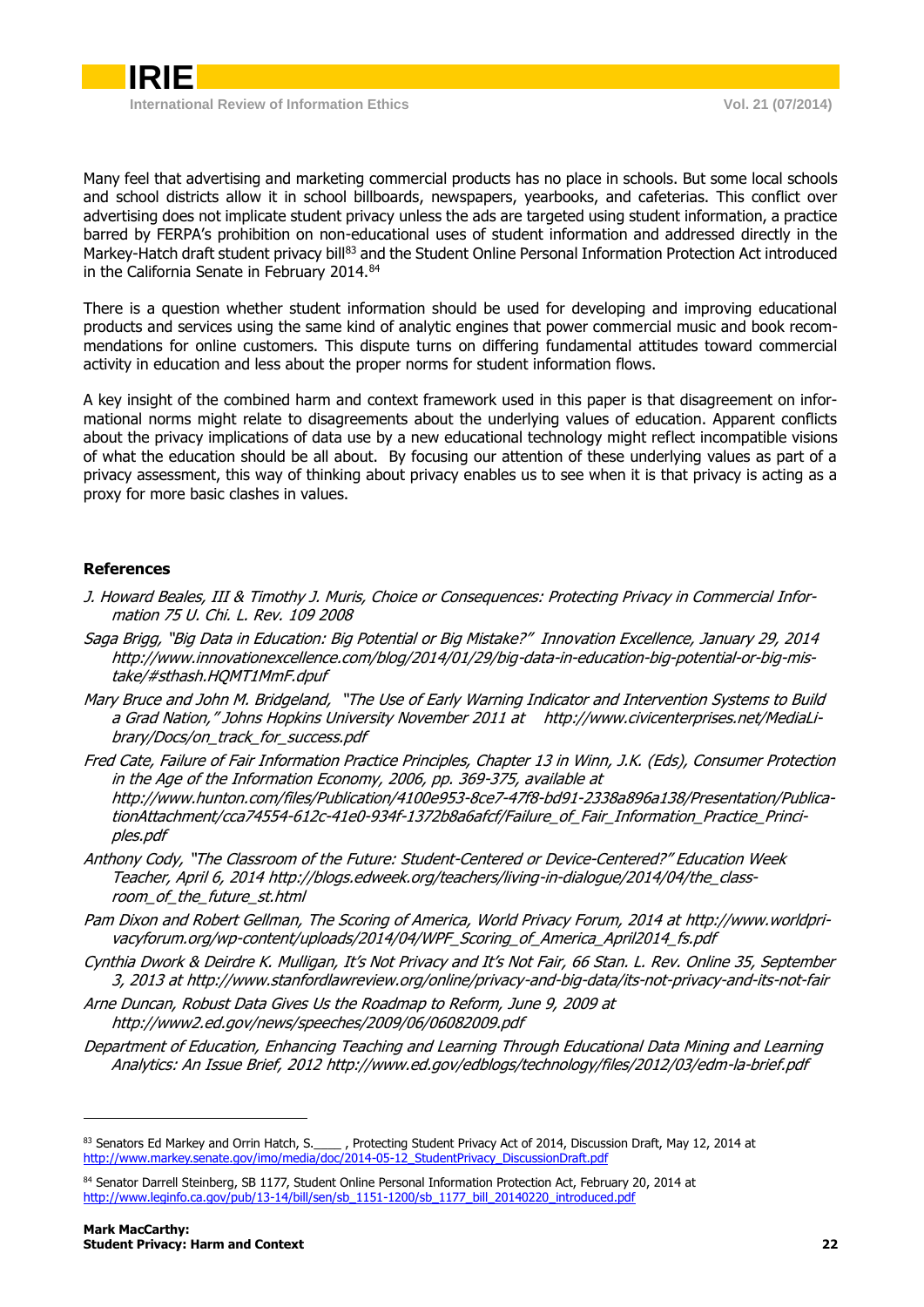**IRIE**

- Department of Education, Expanding Evidence: Approaches for Measuring Learning in a Digital World, Chapter 2, 2013 available a[t http://www.ed.gov/edblogs/technology/files/2013/02/Expanding-Evidence-Ap](http://www.ed.gov/edblogs/technology/files/2013/02/Expanding-Evidence-Approaches.pdf)[proaches.pdf](http://www.ed.gov/edblogs/technology/files/2013/02/Expanding-Evidence-Approaches.pdf)
- Department of Education, Promoting Grit, Tenacity and Perseverance: Critical Factors for Success in the 21st Century, February 2013 a[t http://www.ed.gov/edblogs/technology/files/2013/02/OET-Draft-Grit-Report-2-](http://www.ed.gov/edblogs/technology/files/2013/02/OET-Draft-Grit-Report-2-17-13.pdf) [17-13.pdf](http://www.ed.gov/edblogs/technology/files/2013/02/OET-Draft-Grit-Report-2-17-13.pdf)
- Department of Education, Protecting Student Privacy While Using Online Educational Services: Requirements and Best Practices, February 2014 a[t http://ptac.ed.gov/sites/default/files/Student%20Pri](http://ptac.ed.gov/sites/default/files/Student%20Privacy%20and%20Online%20Educational%20Services%20%28February%202014%29.pdf)[vacy%20and%20Online%20Educational%20Services%20%28February%202014%29.pdf](http://ptac.ed.gov/sites/default/files/Student%20Privacy%20and%20Online%20Educational%20Services%20%28February%202014%29.pdf)
- Executive Office of the President, Big Data: Seizing Opportunities, Preserving Values, 2014 at [http://www.whitehouse.gov/sites/default/files/docs/big\\_data\\_privacy\\_report\\_5.1.14\\_final\\_print.pdf](http://www.whitehouse.gov/sites/default/files/docs/big_data_privacy_report_5.1.14_final_print.pdf)
- Paul Fain, Intel on Adaptive Learning, Inside Higher Ed, April 4, 201[3 http://www.insidehigh](http://www.insidehighered.com/news/2013/04/04/gates-foundation-helps-colleges-keep-tabs-adaptive-learning-technology#disqus_thread)[ered.com/news/2013/04/04/gates-foundation-helps-colleges-keep-tabs-adaptive-learning-technol](http://www.insidehighered.com/news/2013/04/04/gates-foundation-helps-colleges-keep-tabs-adaptive-learning-technology#disqus_thread)[ogy#disqus\\_thread](http://www.insidehighered.com/news/2013/04/04/gates-foundation-helps-colleges-keep-tabs-adaptive-learning-technology#disqus_thread)
- Federal Trade Commission, Credit-Based Insurance Scores: Impacts On Consumers Of Automobile Insurance, July 2007 a[t http://www.ftc.gov/sites/default/files/documents/reports/credit-based-insurance-scores-im](http://www.ftc.gov/sites/default/files/documents/reports/credit-based-insurance-scores-impacts-consumers-automobile-insurance-report-congress-federal-trade/p044804facta_report_credit-based_insurance_scores.pdf)[pacts-consumers-automobile-insurance-report-congress-federal-trade/p044804facta\\_report\\_credit](http://www.ftc.gov/sites/default/files/documents/reports/credit-based-insurance-scores-impacts-consumers-automobile-insurance-report-congress-federal-trade/p044804facta_report_credit-based_insurance_scores.pdf)[based\\_insurance\\_scores.pdf](http://www.ftc.gov/sites/default/files/documents/reports/credit-based-insurance-scores-impacts-consumers-automobile-insurance-report-congress-federal-trade/p044804facta_report_credit-based_insurance_scores.pdf)
- Oscar Gandy, The Panoptic Sort Westview Press, 1993
- Leonie Haimson, "Statement on inBloom's overdue demise," NYC School Parents April 21, 2014 at <http://nycpublicschoolparents.blogspot.com/2014/04/statement-on-inblooms-demise.html>
- Susan Headden, "The Promise of Personalized Learning," Education Next, Fall 2013 / Vol. 13, No. 4 at <http://educationnext.org/the-promise-of-personalized-learning/>
- Benjamin Herold, "Inbloom To Shut Down Amid Growing Data-Privacy Concerns, Education Week, April 21, 2014 a[t http://blogs.edweek.org/edweek/DigitalEducation/2014/04/inbloom\\_to\\_shut\\_down\\_amid\\_grow](http://blogs.edweek.org/edweek/DigitalEducation/2014/04/inbloom_to_shut_down_amid_growing_data_privacy_concerns.html)[ing\\_data\\_privacy\\_concerns.html](http://blogs.edweek.org/edweek/DigitalEducation/2014/04/inbloom_to_shut_down_amid_growing_data_privacy_concerns.html)
- Mireille Hildebrandt and Bert-Jaap Koops, "The Challenges of Ambient Law and Legal Protection in the Profiling Era," Modern Law Review 73, no. 3 (2010): 428–460, p. 436
- IBM, IBM Predictive Analytics Solution for Schools and Educational Systems, [http://www-01.ibm.com/com](http://www-01.ibm.com/common/ssi/cgi-bin/ssialias?htmlfid=YTS03068USEN&appname=wwwsearch)[mon/ssi/cgi-bin/ssialias?htmlfid=YTS03068USEN&appname=wwwsearch](http://www-01.ibm.com/common/ssi/cgi-bin/ssialias?htmlfid=YTS03068USEN&appname=wwwsearch)
- IBM, Mobile County Public Schools: Analytical insights help keep students on track, IBM, 2011 available at [http://www.ibm.com/smarterplanet/us/en/leadership/mobilecounty/assets/pdf/IBM\\_MobileCounty.pdf](http://www.ibm.com/smarterplanet/us/en/leadership/mobilecounty/assets/pdf/IBM_MobileCounty.pdf)
- Mark MacCarthy ["New Directions in Privacy: Disclosure, Unfairness and Externalities.](http://explore.georgetown.edu/publications/index.cfm?Action=View&DocumentID=66520)" I/S: A Journal of Law and Policy for the Information Society 6.3 (2011) pp. 425-512.
- Sammy Mack, "Putting Student Data To The Test To Identify Struggling Kids," NPR , April 08, 2014 at http://www.npr.org/2014/04/08/300587823/putting-student-data-to-the-test-to-identify-struggling-kids
- Evgeny Morozov, In Soviet Russia, Book Reads You: The Creepiness of Software that Monitors Students' E-Reading, Future Tense, November 27, 2012 a[t http://www.slate.com/articles/technology/fu](http://www.slate.com/articles/technology/future_tense/2012/11/coursesmart_analytics_whispercast_the_danger_of_software_that_monitors_students.html)[ture\\_tense/2012/11/coursesmart\\_analytics\\_whispercast\\_the\\_danger\\_of\\_software\\_that\\_monitors\\_stu](http://www.slate.com/articles/technology/future_tense/2012/11/coursesmart_analytics_whispercast_the_danger_of_software_that_monitors_students.html)[dents.html](http://www.slate.com/articles/technology/future_tense/2012/11/coursesmart_analytics_whispercast_the_danger_of_software_that_monitors_students.html)
- Helen Nissenbaum, Privacy in Context: Technology, Policy, and the Integrity of Social Life (Stanford University Press 2010).
- Richard Posner, The Right of Privacy, 12 Georgia Law Review 393 (1978) pp.393 404 available a[t http://dig](http://digitalcommons.law.uga.edu/cgi/viewcontent.cgi?article=1021&context=lectures_pre_arch_lectures_sibley)[italcommons.law.uga.edu/cgi/viewcontent.cgi?article=1021&context=lectures\\_pre\\_arch\\_lectures\\_sibley](http://digitalcommons.law.uga.edu/cgi/viewcontent.cgi?article=1021&context=lectures_pre_arch_lectures_sibley)
- Jane Robbins, Common Core and Data Collection, Truth in American Education, April 7, 2014 available at [http://truthinamericaneducation.com/privacy-issues-state-longitudinal-data-systems/common-core-data](http://truthinamericaneducation.com/privacy-issues-state-longitudinal-data-systems/common-core-data-collection/)[collection/](http://truthinamericaneducation.com/privacy-issues-state-longitudinal-data-systems/common-core-data-collection/)
- Natasha Singer, "inBloom Student Data Repository to Close," New York Times, April 21, 2014 <http://bits.blogs.nytimes.com/2014/04/21/inbloom-student-data-repository-to-close/>